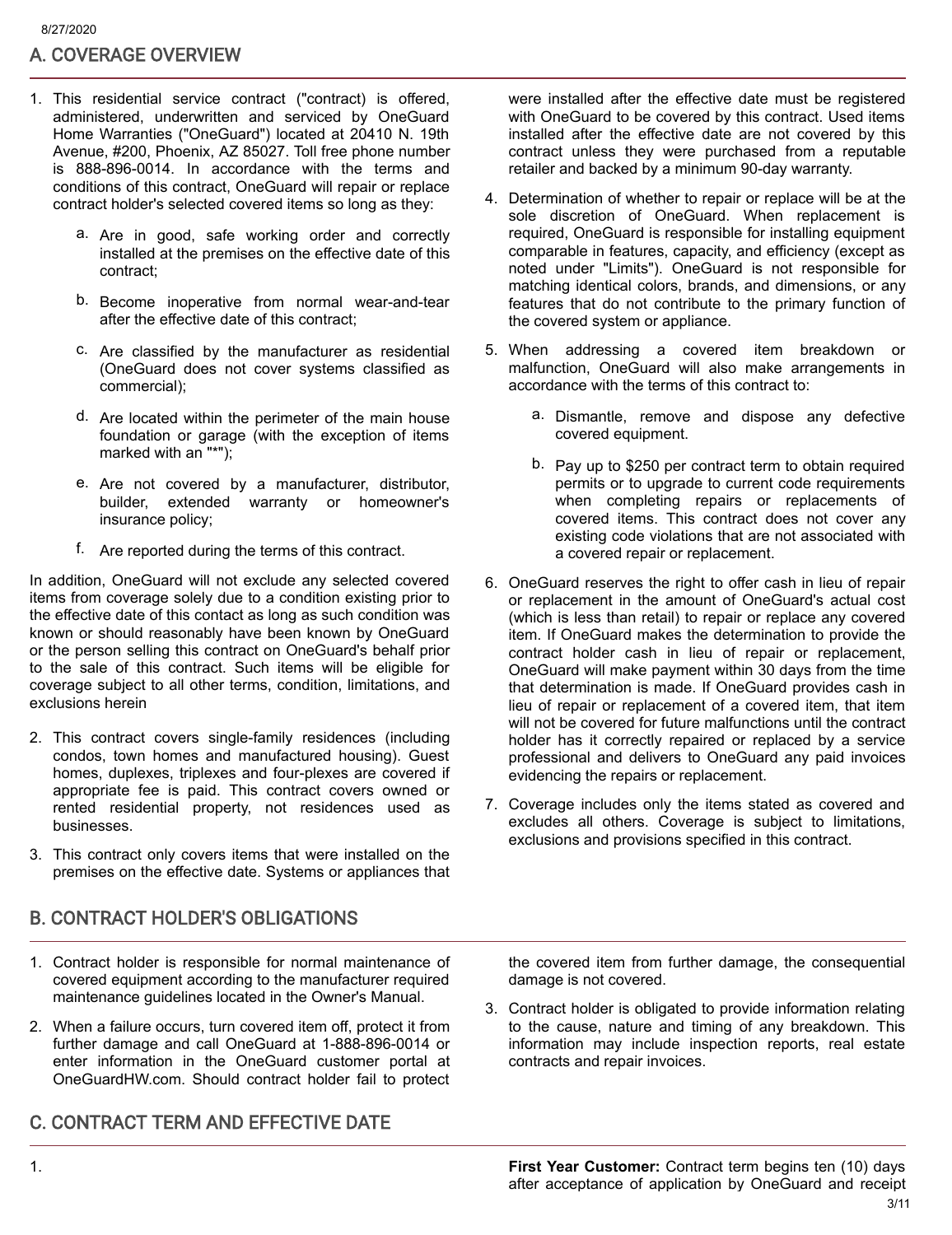#### 8/27/2020

p pp yields  $p$ of plan fee and continues for one (1) year. If contract holders selects the monthly payment option and OneGuard elects to renew the contract, the contract will automatically be renewed for an annual coverage period unless contract holder notifies OneGuard in writing 30 days prior to the expiration of the contract (See section - RENEWALS & TRANSFER OF CONTRACT for more details).

2.

# D. REQUESTING SERVICE (CALL 888-896-0014)

- 1. Contract holder, contract holder's agent or tenant must call 1-888-896-0014 or enter information in the OneGuard customer portal at OneGuardHW.com as soon as the problem is discovered and prior to the expiration date.
- 2. OneGuard has the sole right to select and arrange an authorized OneGuard service contractor to perform work covered by this contract. Only work authorized and arranged by OneGuard is covered by this contract.

## E. TRADE SERVICE FEE

- 1. For each separate trade item, contract holder is responsible to pay a 69.00 service fee. The service fee will be due and payable to OneGuard at the time of scheduled service. This includes when:
	- a. A contract holder cancels a service request after the service contractor is in route to the contract holder's home;
	- b. A contract holder fails to provide accessibility necessary to perform the service request;
	- c. A service contractor's diagnosis results in a partial or complete exclusion of coverage; or
	- d. OneGuard approves a contract holder's request for a second opinion.
- 2. Repairs are guaranteed for 30 days. Should failure of that item occur within 30 days, another service fee will not be charged.

## F. HOMEGUARD COVERAGE

## **1. KITCHEN APPLIANCES**

**COVERED:** All mechanical parts and components that fail due to normal wear-and-tear of:

KITCHEN REFRIGERATOR,

DISHWASHER,

RANGE - OVEN - COOKTOP,

BUILT-IN MICROWAVE,

GARBAGE DISPOSAL,

INSTANT HOT WATER DISPENSER,

**Renewal Customer:**Renewal Customer contract term begins upon expiration of previous contract term and continues for one (1) year provided that the plan fee is received by OneGuard prior to expiration of current contract. If plan fee is received by OneGuard after expiration, a new First Year Customer contract term will begin, new plan fee pricing may differ and the new contract term will begin ten (10) days after receipt of plan fees (See section - RENEWALS AND TRANSFER OF CONTRACT).

OneGuard will not reimburse contract holder for service performed by contract holder's own contractor without prior authorization.

- 3. **Service Response Times.** OneGuard will make reasonable efforts to initiate service by selecting an authorized service contractor within 48 hours after a service request has been made.
- 3. Failure to pay service fees will result in suspension or cancellation of this contract.
- 4. OneGuard reserves the right to obtain a second opinion at OneGuard's expense. In the event that OneGuard informs contract holder that the malfunction is not covered, contract holder has the right to request a second opinion of the cause of the malfunction. Contract holder must ask OneGuard for a second opinion from another OneGuard service contractor within seven (7) days from the time OneGuard informed contract holder the malfunction is not covered. In the event that the outcome of the second opinion is different than the first opinion, contract holder will not owe an additional service fee. If contract holder requests a second opinion, contract holder will be responsible for the payment of an additional service fee only if the outcome of the second opinion is the same as the initial opinion.

### TRASH COMPACTOR

**NOT COVERED: Detachable accessories, items that do not affect the primary operation of an appliance, maintenance items and items that do not fail as a result of normal wear-and-tear such as but not limited to: shelves, drawers, hinges, light bulbs, glass or glass tops, food spoilage, insulation, multi-media centers and filters.**

**LIMITS:** Maximum for diagnosis, repair, or replacement of a kitchen appliance is \$2,500.

Note: This coverage is for one (1) unit per appliance type. Additional fee is required to have multiple units of each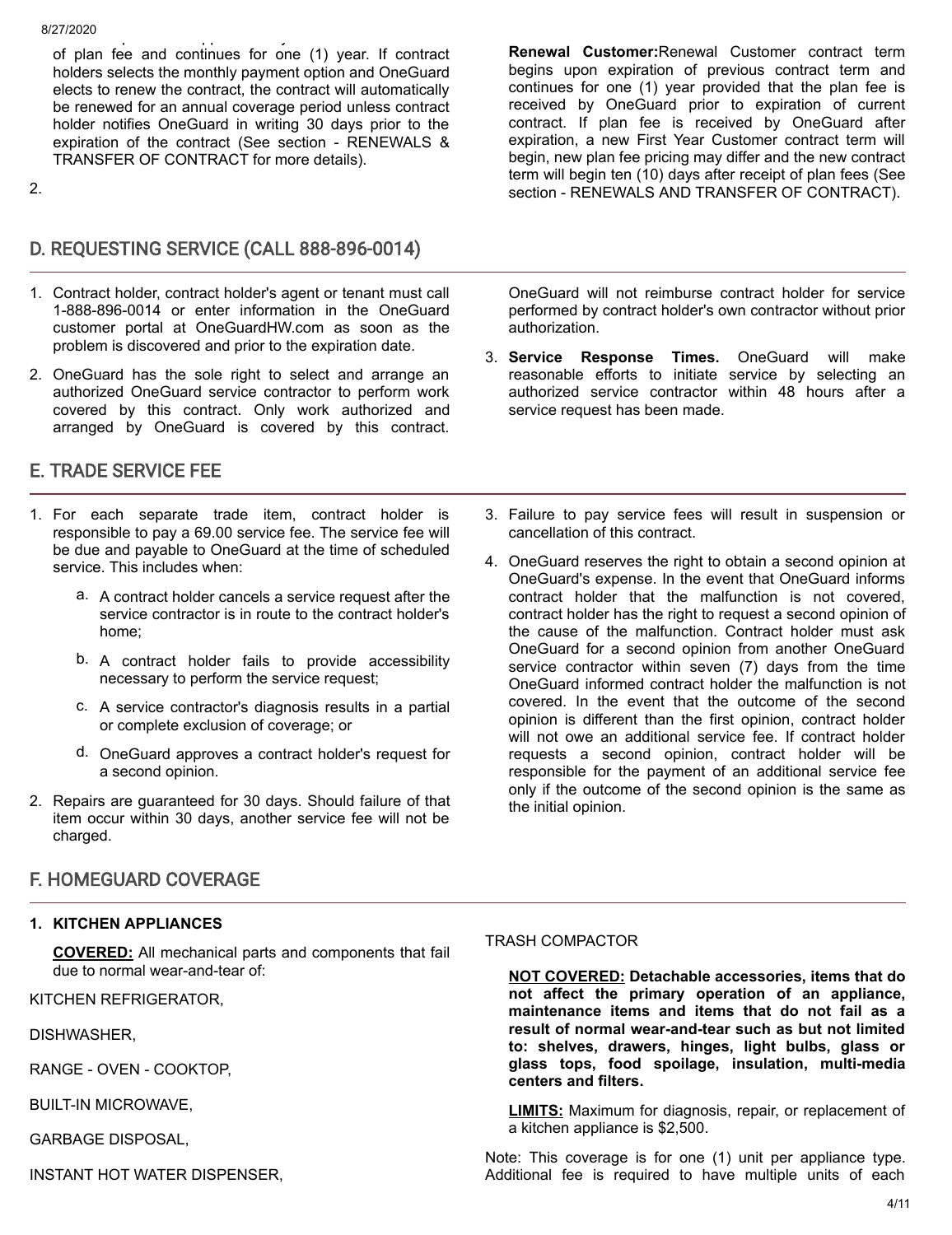8/27/2020

appliance type covered by this contract.

### **2. WASHER & DRYER**

**COVERED:** All mechanical parts and components that fail as a result of normal wear-and-tear:

**NOT COVERED: Items that do not affect the primary operation of an appliance, maintenance items and items that do not fail as a result of normal wear-andtear such as but not limited to: dispensers, plastic mini-tubs, lint or filter screens, venting, hinges, dials and knobs.**

**LIMITS:** This coverage is for one (1) unit per appliance type. Additional fee is required to have multiple units of each appliance type covered by this contract.

### **3. AIR CONDITIONING & HEATING SYSTEM**

**COVERED:** Electric central air conditioning systems, gas or electric central heating systems, heat pumps and mechanical parts thereof including: condenser\*, evaporative coil, air handler and detached drain lines, ducted electric wall air conditioners, metering device (evaporative coil piston and thermal expansion valve), leaks in accessible refrigerant lines, evaporative coolers, baseboard heaters, radiators, registers and grills.

**NOT COVERED: Window units, portable units, chiller systems and chiller components, boiler systems, solar heating, fireplaces and key valves, radiant cable heat, heat lamps, humidifiers, standard or electronic filters, electronic air cleaners, computerized HVAC management systems or zone controllers, flues and vents, transitions, roof jacks or stands, condenser casings, non-ducted wall units, condensate pans, condensate line stoppages, pads or pad frames, automatic or manual dampers, refrigerant recapture and disposal, and air conditioning with improperly sized systems.**

**LIMITS:** \$1,500 maximum for diagnosis, repair, or replacement of glycol, hydronic, steam or geothermal heating systems. OneGuard will pay up to \$15 per pound for recharging of refrigerant. The contract holder will be responsible for refrigerant costs in excess of \$15 per pound.

**Note**: This contract covers air conditioning and heating systems with a capacity not exceeding five (5) tons per unit.

### **4. PLUMBING SYSTEM, FIXTURES, & STOPPAGES**

**COVERED:** Leaks or breaks in water, gas, drain, sewer or vent lines that are located within the perimeter of the main house foundation, faucets and showerheads (up to \$250 per occurrence), built-in whirlpool bath motors, basket strainers, toilet bowls and tanks, wax seals, mechanisms, valves in tub and shower, diverter, angle stop and gate valve, built-in interior sump pump, circulating hot water pump, hose bibs\*, pressure regulators\*, and clearing of stoppages in sewer lines through accessible ground-level clean out. OneGuard will also cover up to \$250 to clear stoppages caused by roots, to hydrojet if a standard sewer cable is unable to clear the stoppage or to access a drain line from rooftop or toilet drain.

**NOT COVERED: Stoppages caused by collapsed, damaged or broken drain, vent or sewer lines outside of the home's main foundation; lines broken, infiltrated or stopped by roots or foreign objects even within the home's main foundation; tub or shower unit, shower/tub strainers, pan or enclosure, toilet lids/seats, sinks, grouting/caulking, bidets, plumbing for solar systems, septic tanks and ejector pump, high or low water pressure, water softener equipment, water filters or conditioning equipment, storage or holding tanks, steam rooms or saunas, sounds caused by heating or flowing water, inadequate plumbing capacity, flow restrictions in water supply lines, icemaker water lines, fire suppression systems, sprinkler systems, stoppages that cannot be cleared with cable, access to sewer or drain lines from vent (rooftop line clearing), costs to locate, access, or install a ground-level clean out, and hydrojetting.**

**LIMITS:** \$1,000 maximum per plan for diagnosis, repair or replacement for leaks in water, drain, gas or polybutylene piping that is underground or obstructed by concrete or any other solid surface. OneGuard will only provide access to plumbing systems though unobstructed walls, ceilings and floors; and, if the area around the access hole has not sustained consequential damage from the water leak, OneGuard will restore access openings to a "rough" finish only (consequential damage is covered by homeowners insurance).

### **5. WATER HEATERS**

**COVERED:** Gas or electric water heaters including tankless water heaters, thermostat assembly parts and components, heating elements, burner assembly, gas valve, drain valve, relief valve and circulating pump (nonsolar-systems).

**NOT COVERED: Solar water heaters and associated components and plumbing, vents and flues, storage or expansion tanks, noise caused by sediment, drip pans, heating/water heater combination units, multi**valve manifolds and water heater heat pump **attachment.**

**LIMITS:** Coverage applies to residential water heaters not exceeding 80 gallons.

### **6. ELECTRICAL SYSTEM**

**COVERED:** Wiring, conduit, outlets, switches, panels and subpanels that are attached to home, circuit breakers, fuses, GFI circuit breakers, junction boxes and built-in lighting fixtures (up to \$250 per occurrence).

**NOT COVERED: Inadequate wiring capacity, intercoms, power failure or surge, audio/video/computer/intercom/alarm or security wiring or cable, sensors, direct current (D.C.) wiring and components, low voltage or timed circuits including wiring and relays, light bulbs, ballasts, system controllers.**

**LIMITS:** Light fixtures that are higher than 12 feet from the ground will result in extra fee.

### **7. CEILING FANS & EXHAUST FANS**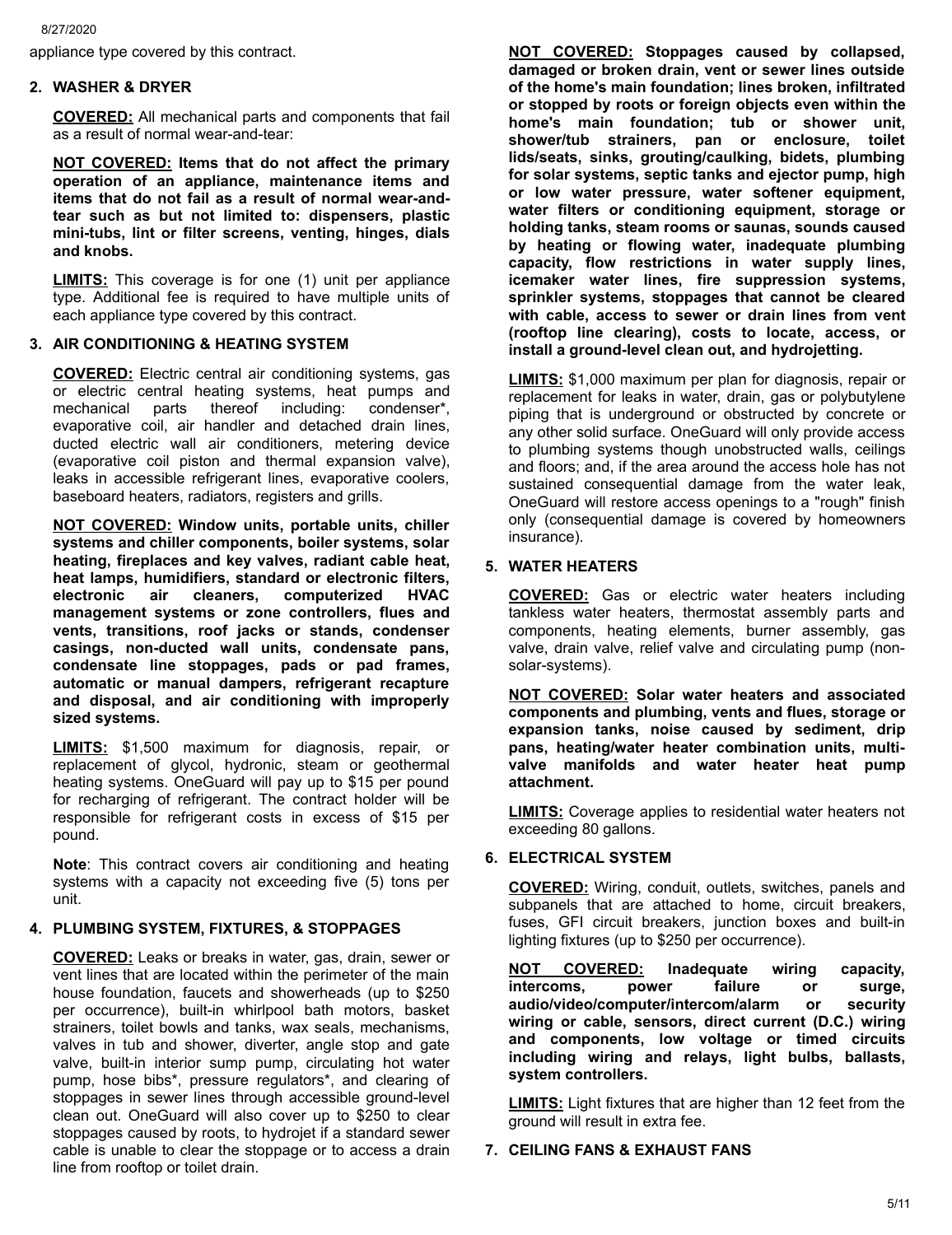**COVERED:** All mechanical parts and components that affect the operation, except:

### **NOT COVERED: Attic fans, whole-house fans, light kits, remote controls and heaters.**

**LIMITS:** Ceiling fans replaced with builder's standard when necessary. Ceiling fans that are higher than 12 feet from the ground will result in an extra fee.

### **8. CENTRAL VACUUM**

**COVERED:** All mechanical parts and components that affect the operation, except:

**NOT COVERED: Hoses, clogged pipes, removable attachments and accessories.**

### **9. SMOKE DETECTORS**

**COVERED:** All mechanical parts and components that affect the operation.

### **NOT COVERED: Batteries and low voltage wiring.**

**LIMITS:** Smoke detectors that are higher than 12 feet from the ground may result in extra fee

### **10. DOOR BELLS**

**COVERED:** All mechanical parts and components that affect the operation.

**NOT COVERED: Door bells integrated into Intercom Systems.**

### **11. GARAGE DOOR OPENER**

**COVERED:** Wiring, receiver, switches, capacitor, motor, springs, hinges, rail/trolley assembly, push arm and carriage.

**NOT COVERED: Doors, track assembly, light bulbs and remotes.**

### **12. A/C & HEATING SYSTEM PRE-SEASON TUNE-UPS**

**COVERED:** OneGuard will calibrate thermostat, test temperature split, check refrigerant levels and system pressures, perform amp draw on condenser motor, evaporator motor and compressor, rinse condenser coils, check contactors, check condensate lines, clean or replace filters (owner supplied), clean and tighten electrical connections, test capacitors, check heat operations, inspect pilot system, test safety switches, test limit switches and clean burners.

**NOT COVERED: Filters, clearing of condensate line stoppages, recharging of refrigerant, evaporator/indoor coil cleaning including acid cleaning or unclogging services required to correct problems related to the lack of manufacturer recommended maintenance (filters must be replaced monthly).**

**LIMITS:** Service fee covers tune-up for one (1) unit. Contract holder will be responsible to pay \$30 for each additional unit.

Note: For the applicable service fee each season, OneGuard will perform one (1) A/C Pre-Season Tune-up between February and April and one (1) Heating System Pre-Season

Tune-up between October and November. Service fee for tune-ups must be secured by a credit card at the time of service request. If contractor finds a covered problem, an additional service fee will be due at the time the repair is made.

### **13. GARAGE DOOR TUNE-UP SERVICE**

**COVERED:** For the applicable service fee, OneGuard will provide a safety inspection and tune-up service for up to two (2) garage door openers. Service includes an inspection and any necessary adjustments for garage door safety sensors, adjustment of door springs, clean and lube rollers and hinges, and clean and tighten electrical connections.

### **NOT COVERED: This service does not cover necessary repairs. An additional service fee will be charged for repairs of covered items.**

**LIMITS:** This service is limited to a safety inspection and tune-up maintenance of a maximum of two (2) garage door openers. An additional fee will be charged to perform this service on each additional garage door opener in excess of two (2). An additional fee may also be charged for garage door openers that are installed on ceilings that exceed twelve (12) feet. Service fees are due per housing unit in duplex, triplex, and four-plex properties.

### **14. RE-KEY SERVICE & GARAGE DOOR REMOTE RE-PROGRAM**

**COVERED:** For the applicable service fee, OneGuard will provide re-programming of two (2) garage remotes, re-key up to six (6) key holes (including deadbolts) and provide four (4) copies of the key.

**NOT COVERED: Homelink or other car remote reprogramming, re-programming of garage door openers that are higher than 12 feet from ground, exterior keypad re-programming, lock picking, lockout service or new lock sets. The contact holder will incur extra fees for these items.**

### **15. CARPET CLEANING SERVICE**

**COVERED:** For the applicable service fee, OneGuard will clean carpets of general soiling in up to three (3) rooms but not more than 600 square feet. For more extensive carpet or upholstery cleaning, contract holder will be charged additional fees at discounted rates.

### **NOT COVERED: Old/permanent stain removal, urine and/or feces odors and stains, preexisting visible carpet damage and any stain that requires enzyme treatments.**

**LIMITS: Note:** This service may only be utilized once in a 90 day period. Additional floor cleaning services are available for an additional fee including, additional carpet cleaning over three (3) rooms or 600 feet, tile and grout cleaning, upholstery cleaning, deodorizing treatments, enzyme stain removal treatments and more.

#### **16. WINDOW CLEANING SERVICE**

**COVERED:** For the applicable service fee, OneGuard will clean up to fifteen (15) ground-level exterior windows.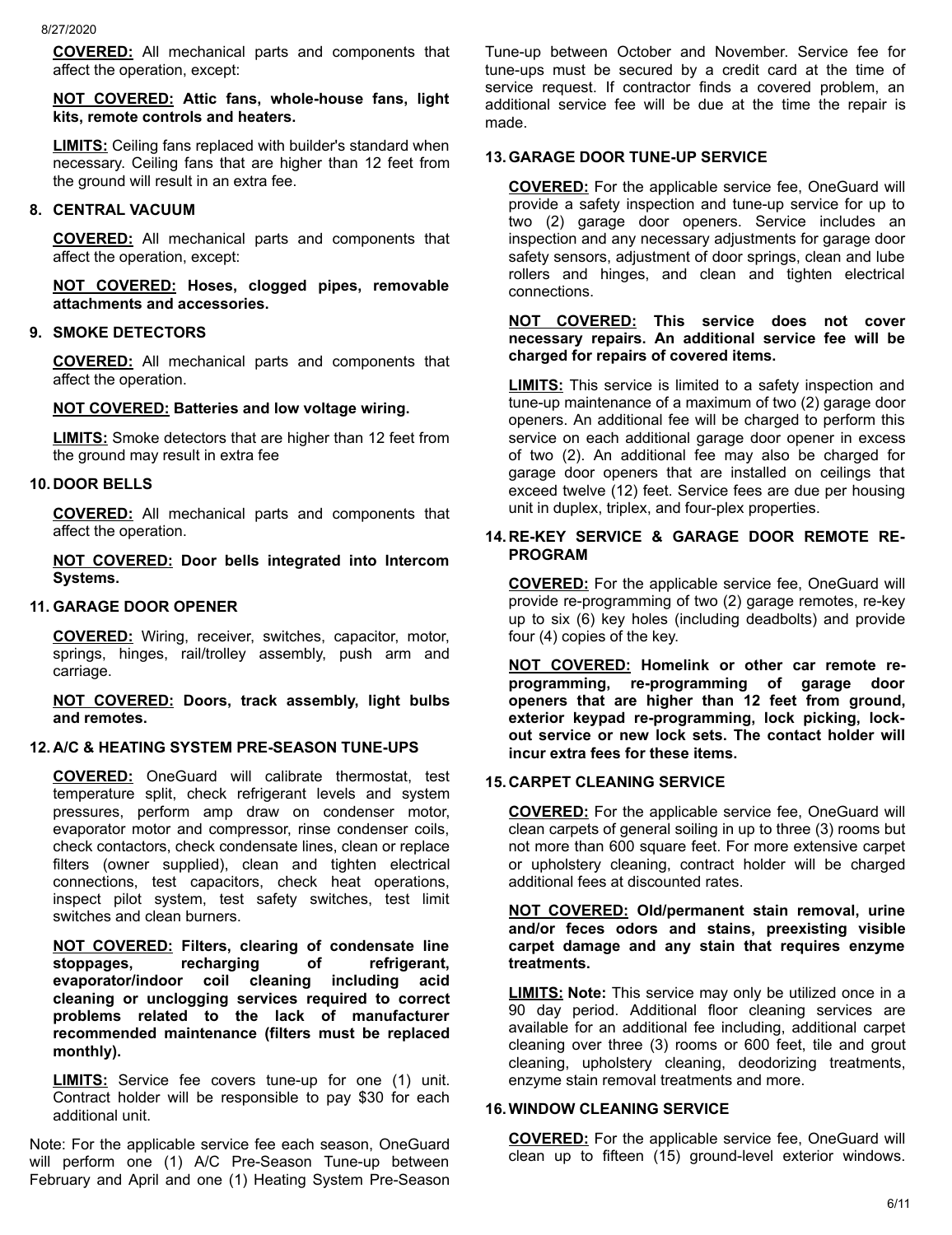Additional fees will be charged for additional exterior windows and/or second story windows.

**NOT COVERED: Hard water stain removal, paint overspray removal, screen cleaning, screen repairs, and interior windows. Additional fees apply for these services.**

#### **17. DRYER VENT CLEANING SERVICE**

**COVERED:** For the applicable service fee, OneGuard will roto-clean one (1) dryer vent.

**NOT COVERED: Maintenance or cleaning service on dryer unit.**

**Note: This service is intended for single family dwellings. This service may require an additional fee for condos in a high-rise multi-family dwelling.**

### **18. PEST CONTROL TREATMENT**

**COVERED:** For the applicable service fee, OneGuard will provide a pest control treatment of ants, carpenter ants, roaches, crickets, spiders, ground beetles, earwigs, silverfish, millipedes, centipedes, pillbugs, sowbugs, clover mites; and treatment for mice. Additionally, OneGuard will provide limited extermination treatment for rodents by placing up to five (5) traps or two (2) bait stations.

**NOT COVERED: Treatment of infested areas outside the perimeter of the main house foundation, bed bugs, flying insects, ticks, fleas, German Roach infestations, rats and any pests not listed above.**

**LIMITS:** Limited rodent extermination treatment does not cover a return trip for removal and/or disposal of traps or bait stations - an additional service fee is required for a return trip. Additional fees will also be required for any rodent infestation that requires more than five (5) traps or two (2) bait stations.

**Note:** Pest control treatments will be performed by a pest control company licensed by the state of Arizona.

## **19. TERMITE TREATMENT**

**COVERED:** For the applicable service fee, OneGuard will provide a Termidor® spot treatment of an existing or preexisting infestation of subterranean termites.

**NOT COVERED: Fungus and wood-destroying organisms other than subterranean termites and carpenter ants. Repair of past, existing, or future damage to the property caused by any wooddestroying insect or organism and correction of conducive conditions are not covered.**

**LIMITS:** All termite treatments covered by this contract will be "spot" treatments as defined by the Arizona Office of Pest Management. Spots treated for termites are guaranteed until expiration of this contract. Any additional "spots" of termite infestation will require an additional service fee.

### **20. WEED KILL TREATMENT**

**COVERED:** For the applicable service fee, OneGuard will spot treat and kill any existing weeds in landscaped rock beds. While this Weed Kill Treatment will destroy existing weeds, it WILL NOT prevent weed seeds from germinating. Any treatment for new weed growth will require an additional service fee.

**NOT COVERED: Prevention of new weed growth, removal of dead weeds, weed control for lawns, tree and shrub seedlings, Bermuda grass, Johnson grass, Fountain grass, Nut Sedge, and Desert Broom, and pest control of landscaped areas. Pre-emergent weed control and weed prevention services require additional fees.**

**LIMITS:** This treatment covers lot sizes of 10,000 square feet or less. Lot sizes larger than 10,000 square feet require an additional fee.

### **21. POOL MAINTENANCE SERVICE - STARTS AT \$95 (WEEKLY SERVICE PROGRAM)**

**COVERED:** Complete water analysis, administration of all chemicals to maintain properly balanced water, clean salt cell (as needed), empty skimmer/pump baskets, backwash filter, brush walls and steps, inspect pool equipment, skimming of surface and bottom debris, vacuum pool floor (as needed), lube backwash piston o-rings and lid o-rings (as needed).

**NOT COVERED: Filter Cleaning, Green Pool Clean-up, Acid Washing, Sand Changes, Equipment Repairs, Algae Treatment, Phosphate Treatment, Calcium Line Removal**

**Note: Filter Cleanings (Filters require a cleaning service every six months), Green Pool Clean-up, sand changes, acid washes are not included in a regular pool maintenance visit, but can be done at a discounted rate for weekly maintenance customers. Monthly rate is for typical residential play pools. Dive Pools will be an additional \$15 per month.**

### **22. YARD MAINTENANCE SERVICE**

**COVERED:** For the applicable service fee, OneGuard will mow, edge, trim shrubs, trim bottom of tree canopy up to six (6) feet, blow grass and leaves from lawn and landscape areas.

**NOT COVERED: This service is intended for lawns and landscapes that have been regularly maintained. Cleanup service for overgrown lawns or landscapes will require an additional fee. Tree trimming above six (6) feet, weed control, fertilization, and any other work not detailed above may require an additional fee at time of service.**

**LIMITS:** This lawn maintenance service covers lot sizes of 10,000 square feet or less. Lot sizes larger than 10,000 square feet require an additional fee.

### **23. PERMITS AND CODE UPGRADES**

**COVERED:** OneGuard will pay up to \$250 per contract term to obtain required permits or to upgrade to current code requirements when completing repairs or replacements of covered items.

**NOT COVERED: This contract does not cover any existing code violations that are not associated with a covered repair or replacement.**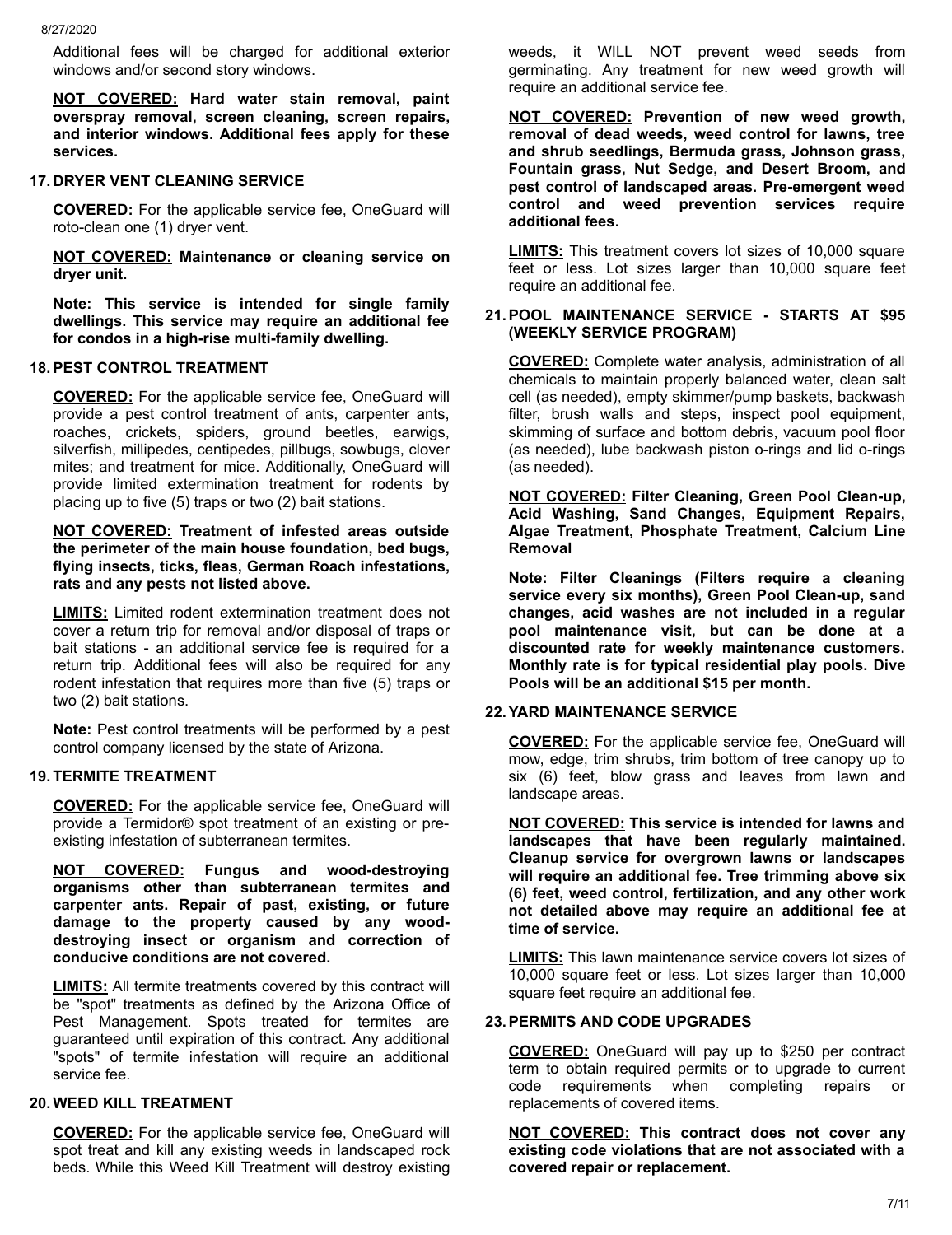### **24. EQUIPMENT DISPOSAL**

**COVERED:** When addressing a covered item breakdown or malfunction, OneGuard will also make arrangements in

### G. OPTIONAL ITEMS

#### **1. UNDETECTABLE PRE-EXISTING CONDITIONS COVERAGE**

**COVERED:** When this option is selected and premium is paid, failures of covered items caused by unknown preexisting conditions are covered so long as the mechanical failure was a result of normal wear-and-tear and would not have been detectable by a simple visual inspection and/or by operating the system or appliance.

**Note**: Known problems or defects that existed on the effective date of this contract are not covered by this option. The contract holder must have all known preexisting defects correctly repaired by a service contractor and provide OneGuard any paid invoices evidencing the repairs before the defective item can be covered by this contract.

## **2. SALT WATER POOL/SPA (1 SET OF EQUIPMENT)**

**COVERED:** Both the built-in pool and spa equipment are covered if they use common equipment. If they have separate pump and filtration systems, then only one or the other is covered unless additional fee is paid. Coverage applies to the primary pump, primary filter, primary pump timer, primary heater, blower, gaskets, seals, back flush valves, 2 & 3-way valves, switches, relays, above ground plumbing and electrical that are associated with primary pump and filter. When Salt Water Pool Equipment coverage is selected and premium is paid, salt water cell and circuit board are also covered.

**NOT COVERED: Any item not listed above such as but not limited to fill lines and fill valves, grids, diatomaceous earth, sand, cartridge elements, fountains and other water features (unless Addt'l Pool Pump/Water Feature coverage is selected and paid), computerized control boards and related equipment, booster pumps and water feature pumps (unless the Addt'l Pool Pump/Water Feature option is selected and paid), problems caused by lack of maintenance or abnormal wear-and-tear, liners, structural defects, lights, solar equipment, tile or plaster, inaccessible components and built-in and in-pool cleaning equipment such as but not limited to salt system chlorinators (unless the Salt Water Pool/Spa Equipment option is selected and paid), ionizers, pool sweeps, jets, pop-up heads, actuator valves (turbo valves), heat pump pool heaters, skimmers and above ground pools and spas.**

**LIMITS:** \$1,000 maximum for diagnosis, repair, or replacement of a pool/spa heater.

#### **3. ADDITIONAL POOL/SPA PUMP**

**COVERED:** This option provides coverage for additional booster pump associated with pool/spa water features or in-pool cleaning systems.

**LIMITS: Note:** Contract fee is for one (1) pump. Additional fee is required for each additional pump. Built-in Pool/Spa Equipment option or Salt Water Pool/Spa Equipment option must be purchased before this option can be selected.

### **4. BUILT-IN KITCHEN REFRIGERATOR UPGRADE**

**COVERED:** This upgrade increases the maximum coverage limit on contract holder's kitchen refrigerator from \$2,500 to \$5,000. This upgrade is designed to provide more coverage when a high-end, professional grade refrigerator must be replaced. When this option is selected and the option fee is paid, OneGuard will pay up to \$5,000 for diagnosis, repair or replacement of the kitchen refrigerator covered by the ApplianceGuard or HomeGuard plan.

### **5. ADDITIONAL FREESTANDING REFRIGERATION UNITS**

**COVERED:** All mechanical parts and components that affect the operation of a freestanding refrigeration unit except:

**NOT COVERED: Any removable equipment, shelves, racks, drawers, ice/water dispenser, ice crusher, hinges, light bulbs, food spoilage, interior thermal shell, insulation, filters and filter housing.**

**LIMITS:** \$1,000 maximum per covered item for diagnosis, repair or replacement of additional freestanding refrigerators, freezers or ice makers.

**Note:**This option is available to cover additional freestanding refrigerators, freezers, ice makers or wet bar refrigerators. Additional option fee is required for each additional freestanding refrigeration unit that the contract holder desires to be covered by this contract. Unless a refrigerator is rated for garage use, OneGuard only covers refrigerators in climate controlled areas. This option is not available for built-in refrigeration units.

## **6. HVAC EQUIPMENT INCOMPATIBILITY COVERAGE**

**COVERED:** If any replacement parts become incompatible with the existing equipment due to changes in the federally mandated refrigerant standards and efficiency standards (13 SEER to 14 SEER), OneGuard will pay to upgrade or modify the existing covered air conditioning and heating system equipment to maintain compatibility and to meet the new federal standards.

**Note:**The Federal Government is mandating the phase out of R-22 refrigerant (Freon) because of its ozone-depleting properties (see phaseoutfacts.org for more details). In addition, the Federal Government has increased the minimum efficiency standard of air conditioning equipment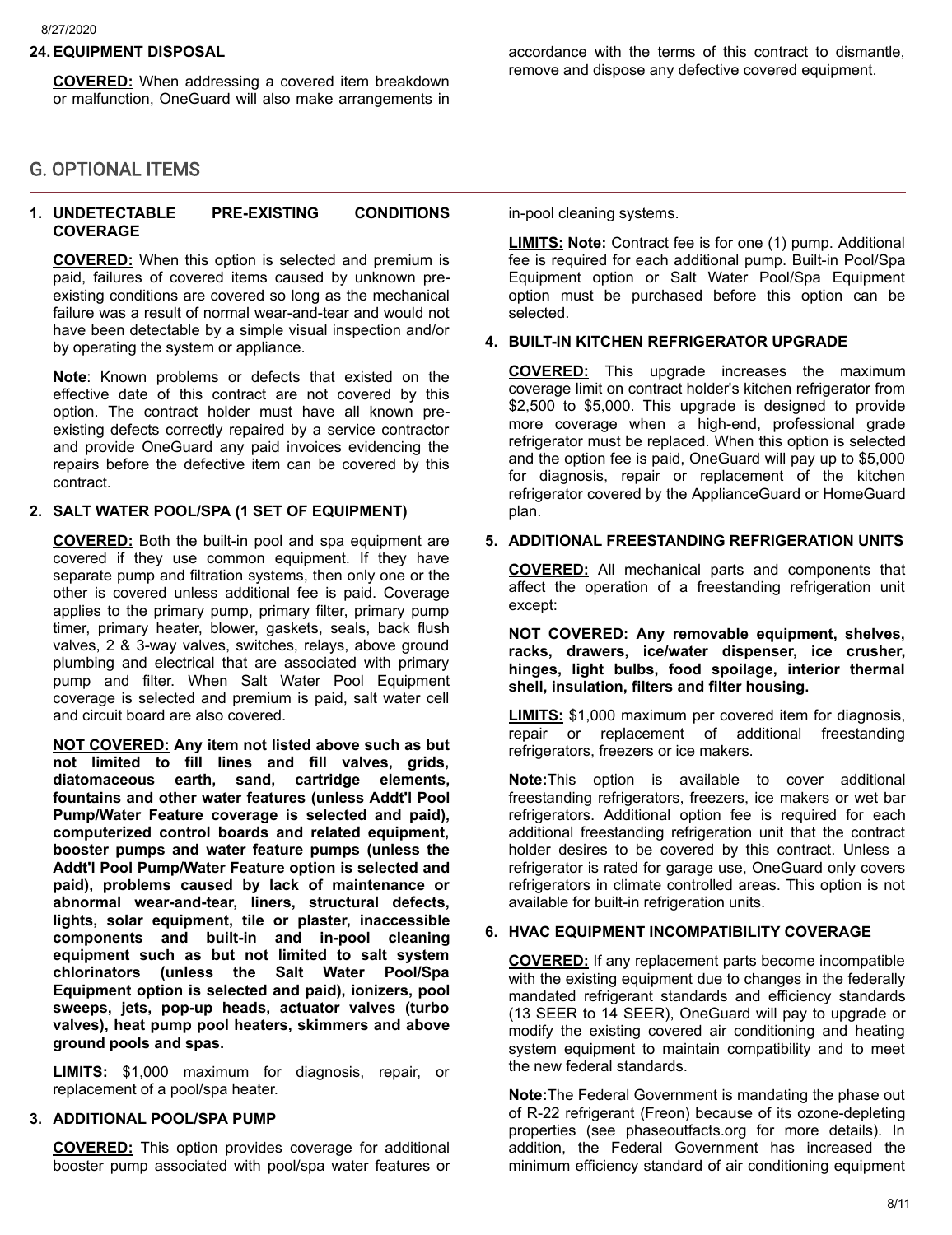from 13 SEER to 14 SEER. As a result of these two federal mandates air conditioning manufacturers have stopped producing air conditioning systems that utilize R-22 refrigerant. Instead, manufacturers are producing air conditioning systems that utilize a non-ozone depleting refrigerant called R-410a (Puron) for residential applications. The phase-out of R-22 refrigerant and R-22 air conditioning equipment will have a significant financial impact for homeowners who have R-22 air conditioning systems. If an R-22 condenser or air handler must be replaced, it must be replaced with R-410a air conditioning equipment or components. This will cause existing R-22 air conditioning equipment to become incompatible with any new replacement equipment unless the existing equipment is upgraded. This coverage is meant to cover those upgrade costs due to incompatibility when OneGuard replaces an R-22 condenser or air handler. The retail cost of upgrading an air handler or condenser is over \$2,500.

**NOT COVERED: Plenum, transition or structural modifications.**

### **7. MAIN LINE PLUMBING**

**COVERED:** Shutoff valves, and underground pipe leaks caused by normal wear-and-tear and located outside the foundation of the main home including water, drain and gas lines that service the covered structure.

**NOT COVERED: Sprinkler systems (unless Sprinkler System & Timer option is selected), pool/spa plumbing, downspout or landscape drain lines, outside/underground piping for water source heat pump, consequential or secondary damage and damage caused by roots.**

**LIMITS:** \$1,000 maximum per contract for the diagnosis, repair or replacement. OneGuard will only provide access to underground plumbing lines if they are unobstructed by concrete, paved surfaces, pavers, trees, shrubs, rocks and other landscaping. OneGuard is not responsible to restore concrete/paved surfaces or landscaping as a result of accessing and closing access to underground plumbing.

### **8. SPRINKLER SYSTEM & TIMER**

# H. LIMITATIONS OF LIABILITY

This contract is intended to cover the costs to repair or replace contract holder's covered home systems and appliances when they fail due to normal wear-and-tear; however, coverage is not all inclusive. There may be situations in which contract holder will be responsible to pay additional costs for parts or services not covered by this contract. In those cases, OneGuard will work with contract holder to determine the best course of action to reasonably minimize out-of-pocket costs.

- 1. **General Exclusions.** This contract does not cover:
	- a. Known defects that existed on or before the effective date. Unknown pre-existing conditions are not covered by this contract unless (1) the contract holder has selected and paid for the Undetectable Pre-existing Conditions Option, (2) the pre-existing defect or malfunction would not have been detectable by visual inspection and a simple

**COVERED:** Leaks and breaks of PVC lines (unless caused by freezing), sprinkler heads and bubbler heads, timers, gate valves, shut-off valves, solenoid and other remotely activated control valves.

**NOT COVERED: Hydraulic systems, electrical wiring not U.L. rated for underground use, backflow prevention devices, pressure reducers, rain sensors, sprinkler heads with problems caused by abnormal wear and tear such as but not limited to lawn mower damage and pet damage, timer batteries, damage to lines by roots, adjustments or cleaning. Sprinkler lines behind or beneath concrete/paved surface are not covered.**

**LIMITS:** Sprinkler heads and system timer is replaced with builder's standard when necessary. Covers systems with six (6) valves or less. Systems with more than six (6) valves require an additional fee.

## **9. WATER SOFTENER & R/O WATER FILTRATION SYSTEM**

**COVERED:** All mechanical parts and components of the Water Softener/Reverse Osmosis Water Filtration System (for drinking water) except:

**NOT COVERED: Cleaning, leased/rented equipment, whole-house water conditioning and purification systems, odor control systems, iron filtration systems, salt, discharge drywells, resin bed, problems caused by sediment or mineral deposits, filters and filter components, and replacement membranes.**

**LIMITS:** \$500 maximum per plan for diagnosis, repair or replacement of reverse osmosis filtration systems and water softener or components.

## **10. GUEST HOUSE**

**COVERED:** When Guest House option is selected, a guest house receives all coverage as outlined in HomeGuard Plan.

**LIMITS:** Note: For HomeGuard Plans only

mechanical test and (3) the defect or malfunction occurred as a result of normal wear-and-tear. The contract holder must have all known pre-existing breakdowns and defects correctly repaired by a service professional and deliver to OneGuard any paid invoices evidencing the repairs before the defective item can be covered by this contract.

- b. Routine maintenance of appliances and equipment. Contract holder is responsible for maintenance and cleaning of covered items as specified by the manufacturer.
- c. Failure of parts or components caused by the lack of manufacturer recommended maintenance of this contract are not covered.
- d. Breakdowns that are caused by any condition that is not considered to be normal wear-and-tear such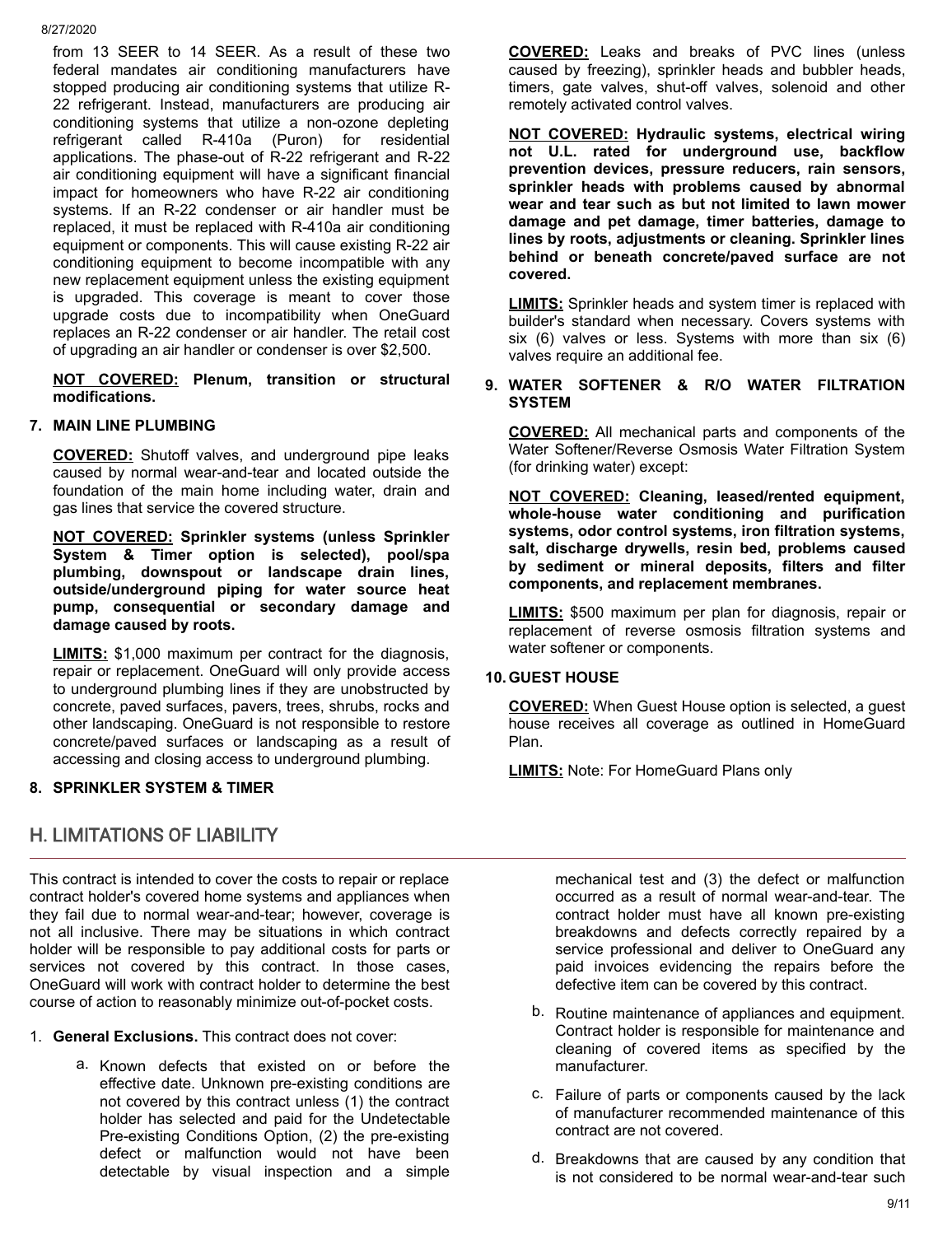- as but not limited to:
	- (1) Misuse, abuse, or improper usage;
	- (2) Lack of capacity or insufficient or undersized systems or components;
	- (3) Improper previous repairs or modifications;
	- (4) Missing parts, components or equipment;
	- (5) Fire, freezing, hail, wind damage, water damage, lightning, smoke, earthquakes, mud slides, soil movement, other acts of nature. accidents or any other risk covered by homeowner's insurance;
	- (6) Manufacturer or builder defects;
	- (7) Chemical, soap or sedimentary build-up (except water heaters); or
	- (8) Pest or pet damage.
- e. Secondary, consequential, or incidental damages resulting from the malfunction of any covered item such as but not limited to food spoilage, loss of income, utility bills, additional living expenses or the restoration or repair of walls, ceiling, flooring, cabinets, countertops or painting.
- f. Repair or remediation of cosmetic defects.
- g. Repair, replacement, installation or modification of any covered item that has been determined to be defective by the Consumer Product Safety Commission or for which a manufacturer has issued a warning, recall or determination of defect.
- h. Electronic, computerized home management systems such as but not limited to energy, lighting, comfort, appliance or pool management systems.

## 2. **Access Limitations:**

- a. Except as noted under "Limits", OneGuard is not responsible for providing access or closing access to covered items.
- b. OneGuard is not responsible for costs of restoration of any wall or floor covering, cabinets, countertops, tile, stone, brick, paint or the like.

## 3. **General Limitations of Liability:**

a. Except as otherwise provided herein, OneGuard is not responsible for any additional work or costs required to comply with any federal, state, or local

# I. RENEWALS AND TRANSFER OF CONTRACT

- 1. This contract is renewable, subject to OneGuard approval. Renewal is effective only upon issuance of a new contract.
- 2. If contract holder selects the monthly payment option and OneGuard elects to renew the contract, OneGuard will notify contract holder of applicable rate and terms of renewal at minimum 45 days prior to expiration of the contract and contract will automatically be renewed for an annual coverage period unless contract holder notifies

laws, regulations or ordinances or utility regulations including legally required permits; or to meet current building or zoning code requirements or correct for code violations.

- b. OneGuard is not responsible for costs related to the recapturing and remediation of refrigerants for which the disposal of such substances is regulated by the EPA.
- c. OneGuard is not responsible or liable for performing service, or paying remediation costs, involving toxic or hazardous substances or problems caused by pathogenic organisms including but not limited to mold, mildew, fungi, spores, bacteria, virus, yeast and mycotoxins.
- d. OneGuard is not responsible for repairs, replacements or modifications of covered equipment that are merely inefficient.
- e. OneGuard is not responsible for upgrades, component, or parts required due to the incompatibility of the existing equipment with the replacement system, appliance, component or part thereof or new type of material or chemical utilized to run the replacement equipment including but not limited to differences in technology, refrigerant requirements or efficiency as mandated by federal, state or local governments.
- f. OneGuard is not responsible for costs of construction, carpentry or structural modifications necessary to effect repair or replacement of covered items.
- g. OneGuard is not responsible or liable for the costs of testing required by statute or regulation associated with the repair or replacement of covered items or components.
- h. This contract does not cover common areas and common systems in multi-family dwellings and mobile home parks.
- i. OneGuard is not liable for failure to provide timely service due to conditions beyond its control including, but not limited to, delays in obtaining parts or equipment and labor difficulties.
- j. Systems and appliances that are installed at the premises any time after the effective date of this contract are not covered unless OneGuard agrees to provide coverage for such item.

OneGuard in writing 30 days prior to the expiration of the contract. Contract holder's first payment for the next contract will be construed as authorization for another 12 month contract.

3. This contract is transferable if the covered property is sold during the term of this contract. The contract owner must notify OneGuard, in writing, of the change in ownership